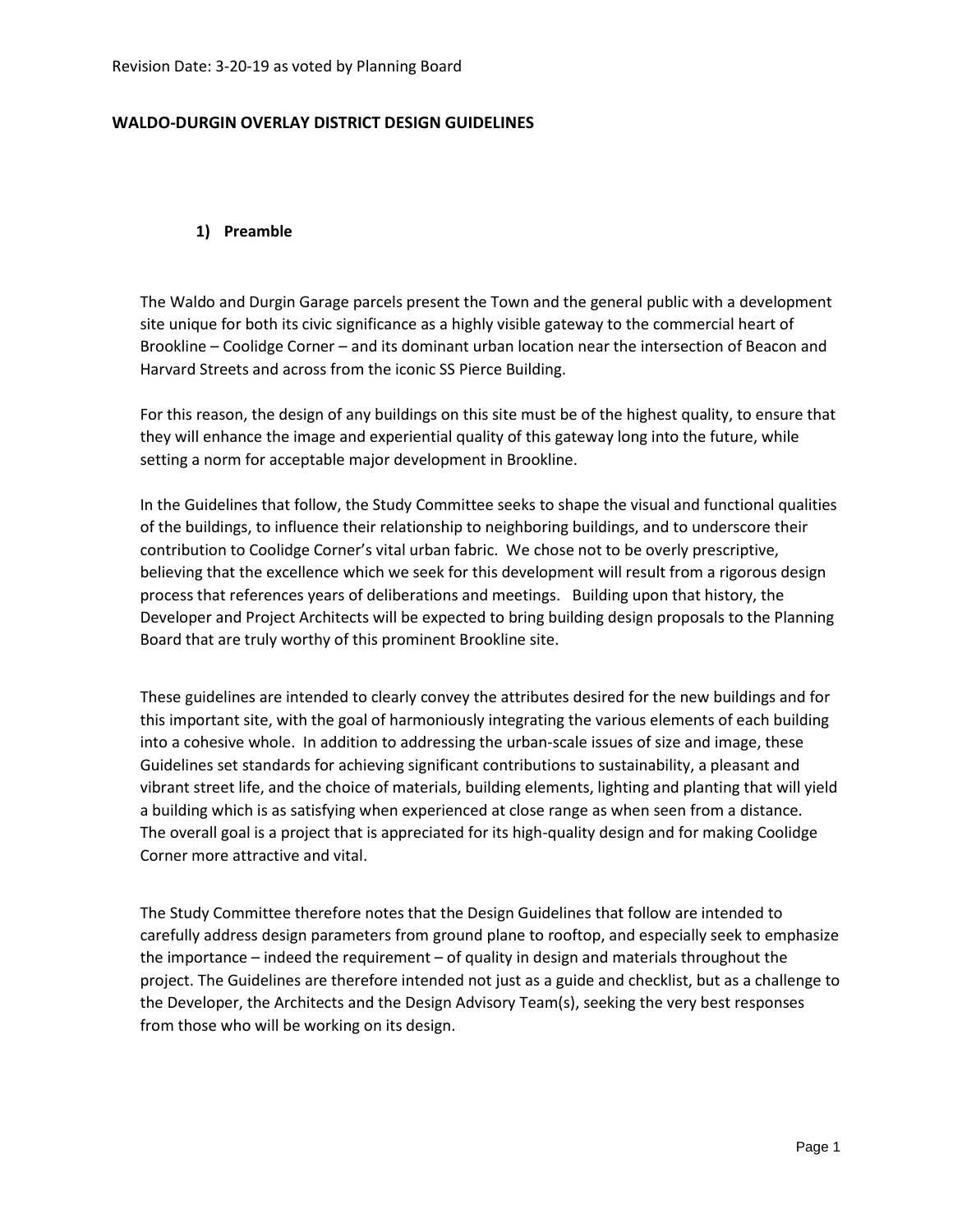### **2) Setting**

The design problems the site presents are numerous, but the Committee focused especially on the following:

- a) Existing Adjacent Low-Rise Uses: The Hotel site is surrounded by a ring of existing low-rise uses, from retail and restaurant to residential, and therefore cut off from direct connection to Beacon and Harvard Streets; therefore pedestrian, service and vehicular concerns become paramount;
- b) Scale Change at Residential Site: The Residential building with its imposing height and massing fronts directly on the smaller streets of John and Pleasant, creating a difficult scale change, even with the relatively tall Pelham Hall across Pleasant.
- c) Public and Service Site Circulation: The pedestrian-oriented spaces are separate from the hotel service loading areas and the garage entrance.

## **3) Buildings - General**

While the immediate abutters and the neighborhood are perhaps most directly impacted by the development on this site, it is also the case that this site "belongs" to everyone that will pass by it, whether on the T, on foot, or by car, but also, due its height above its surroundings, as viewed from a distance in any direction around its perimeter. The height and mass remain the most impactful matter the Committee sought to address, and the design guidelines therefore encourage the use of forms and rhythms that reduce the sense of verticality especially in the Residential Building.

## a) *Human-Scaled Design Elements*

To create a human-scaled and well detailed urban environment through the establishment of an organized composition of building massing, coherent architectural form, and detail; to provide for a pedestrian friendly environment through the provision of architectural character; to avoid thoughtless areas of undifferentiated building facades; to create building facades that may feature changes in plane, material texture, and detail through the interplay of light and shadow; and to establish architectural scale patterns or features that relate to the context, all new buildings constructed in the Waldo-Durgin Overlay District are encouraged to incorporate the following elements:

i) Architectural or Structural Bays: Architectural elements corresponding to structural bays or architectural patterns may be used to provide scale to large building facades.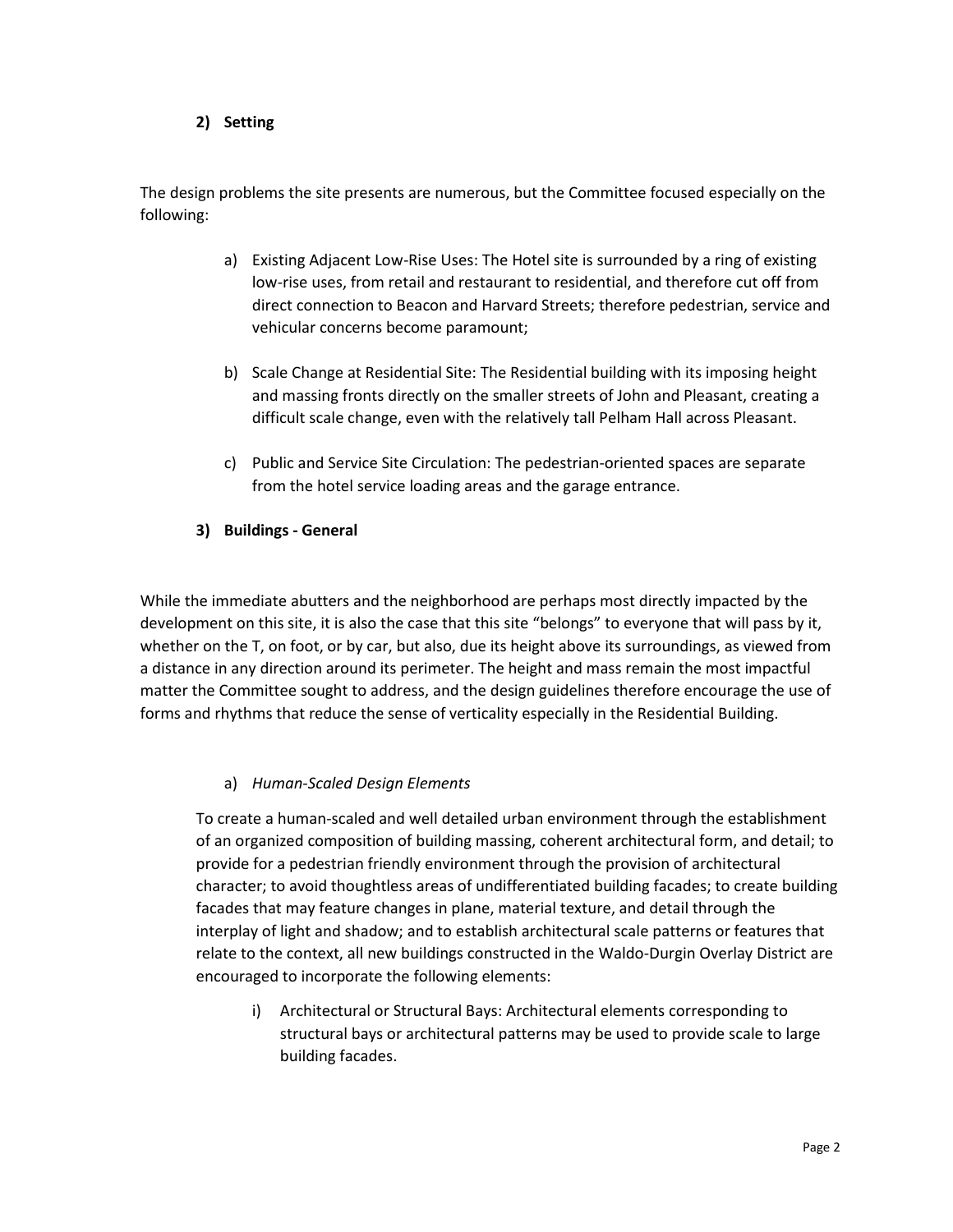- ii) Changes in Massing or Wall Plane: Variation in building massing should include changes in wall plane or height, and may relate to primary building entries, window openings, important corners, or other significant architectural features.
- iii) Relation to Adjacent Buildings and Streetscape: Variation in building massing and detail should relate to the scale and function of the context of surrounding buildings and to pedestrian-oriented uses along the street.
- iv) Canopies: In order to establish an appropriate and inviting relationship to the pedestrian realm at street level and create visual and varied interest for pedestrians, all new structures in the Waldo-Durgin Overlay District may incorporate architectural features that project from the building face such as metal or glass awnings, marquees, or roofs. Fabric awnings are discouraged; more permanent materials of glass and metal are encouraged.
- v) Signage should be designed to be integrated into the building forms and landscape and reviewed by the Design Advisory Team at the same time as the overall building and site plan.

# *b) Materials*

To encourage human-scaled buildings through the use of material modules and to ensure the consistent use of high-quality materials appropriate to the urban environment, buildings in the Waldo-Durgin Overlay District may incorporate the following materials and detailing as appropriate:

- i) Masonry: Masonry, including stone, brick, terra cotta, architectural precast concrete, cast stone and prefabricated brick panels;
- ii) Architectural Metals: Architectural metals, including metal panel systems, metal sheets with expressed seams, metal framing systems, or cut, stamped or cast, ornamental metal panels;
- iii) Glazing: Glass excluding large expanses of mirrored or highly tinted glass;
- iv) Glass Framing Systems: Glazing systems may utilize framing and mullion systems that provide scale and surface relief;
- v) First Floor Pedestrian Environment: Building materials used at the lower floors adjacent to street frontage should respond to the character of the pedestrian environment through such qualities as scale, texture, color and detail.
- vi) Building Material Quality: Building materials should be selected with the objectives of quality and durability appropriate within an urban context, and sympathetic with materials used nearby.
- vii) Architectural Scaling: Carefully detailed selections of materials should reinforce architectural scaling requirements.
- *c) Roofs*

To encourage buildings to integrate all building systems within a complete architectural form; to respect the character and views from the surrounding context; and to make a positive contribution to the Coolidge Corner skyline, roofs in the Waldo-Durgin Overlay District shall meet the following guidelines: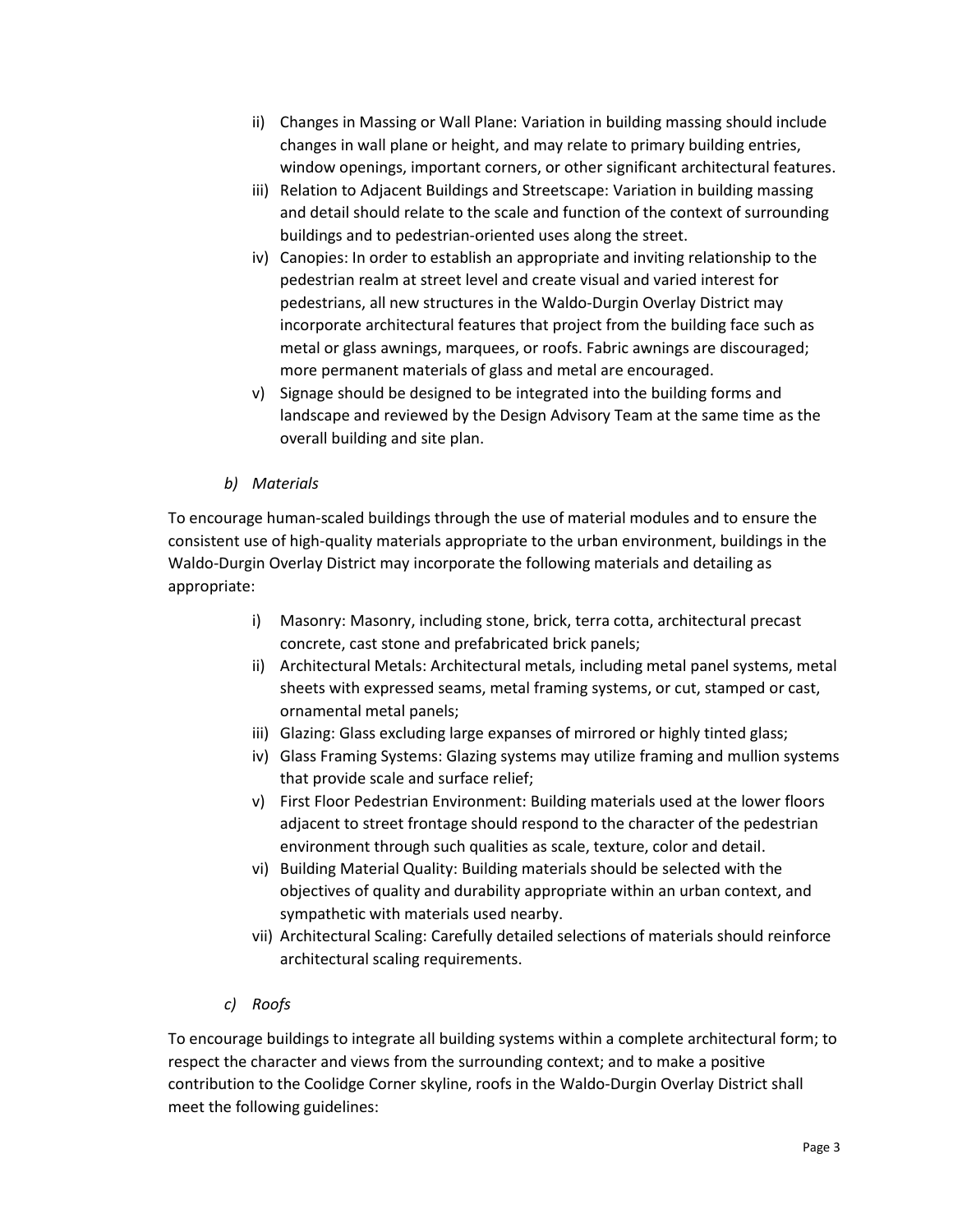- i) Integral Building Form: All mechanical systems should be screened. and The design of the screens should be compatible with the overall aesthetics of the building;
- ii) Screening Mechanical Systems: All mechanical, electrical and telecommunications systems should be screened acoustically and visually to reduce impacts on the surrounding streets and structures; they should be set back from the edge of the roof on public ways as much as possible.
- iii) Relation of Roof to Overall Form: The architecture of the building's upper floors and termination should complete the building form within an overall design concept for the base, middle, and top that works in concert with architectural scaling requirements, use and functionality of the building;
- iv) View of Roof From Larger Context: Roof forms should consider and respect the context in which they are viewed (in terms of height, proportions, use, form, and materials); in particular, the view of the hotel rooftop and upper facades from the corner of Beacon and Harvard should be carefully considered;
- v) Usable Open Space: Rooftops should be designed to accommodate useable open space, particularly the hotel rooftops facing Beacon and Harvard Streets; open railings or solid parapets may be used, particularly as a response to roof functions or overall building scale.

# *d) Fenestration*

To provide a high degree of transparency at the lower levels of building facades; to ensure the visibility of pedestrian active uses; to provide an active, human scaled architectural experience along the street, fenestration in the Waldo-Durgin Overlay District should meet the following guidelines:

- i) Ground Floor Facades: A large portion of the ground floor facades should be constructed of transparent materials, or otherwise designed to allow pedestrians to view activities inside the building or displays related to those activities.
- ii) Upper Level Glazing: Transparent glazing in deeply recessed punched windows on the upper floors is encouraged; large expanses of mirrored or tinted glass is strongly discouraged.
- iii) Glazing Location: The location and patterns of glazing should enhance building function and scale.
- iv) Glazing Depth: Recessed glazing, glass framing, and mullion patterns should be used to provide depth and substance to the building facade and should consider the play of sunlight across the façade where appropriate.
- e) *Building Entries*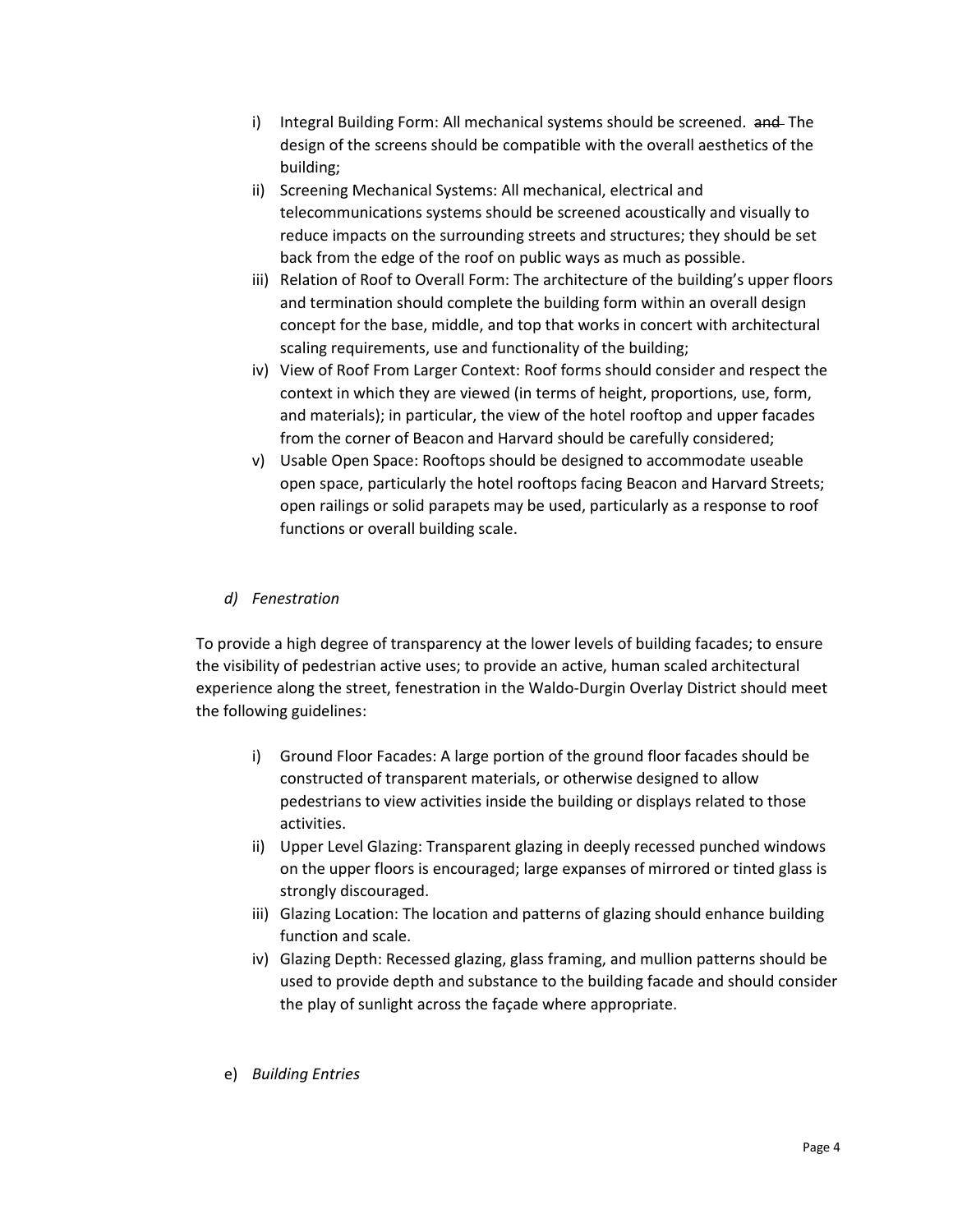Building entries in the Waldo-Durgin Overlay District should enhance the identity, scale, activity, transparency and function of the public streets and should be designed in accordance with the following criteria:

- i) Entries: The hotel building should provide at least one primary building entry onto Waldo Street, while the residential building should have at least one primary entry for the residents on Waldo and John Street.
- ii) Retail Entries: Primary entries to retail or restaurant spaces are encouraged on Pleasant and Waldo Streets.
- iii) Ground Floor Residential Units: Individual entries to the ground floor residential units are encouraged on John Street.
- iv) Building Entry Emphasis: Primary building entries should be emphasized through any of the following: changes in wall plane or building massing, differentiation in material and/or color, greater level of detail, enhanced lighting as well as permanent signage.
- v) Direct Ground Floor Entries: Entries to public ground floor uses should be direct where possible to encourage active pedestrian use.

## f) *Sustainable Building Design Elements*

The structures in the Waldo-Durgin Overlay District should be designed to be high performance buildings which reduce carbon emissions and building operating costs, while minimizing the use of fossil fuel, per the Town's 2018 Climate Action Plan. To this end, the following guidelines are critical to the performance of the project:

- i) LEED Silver Certifiable: Provide documentation by a qualified licensed professional to the Planning Board of whether and how the building design and construction process meets the LEED Silver Version 4 guidelines.
- ii) Fossil-Fuel Free Systems: Design buildings to minimize the use of appliances and mechanical systems which rely upon fossil fuels. Where fossil fuel energy sources are incorporated, the design should ensure that they can be easily converted to fossil fuel free energy sources in the future.
- iii) Solar Orientation: Each façade should be designed to acknowledge its solar orientation. The incorporation of sun-shading devices (vertical or horizontal depending on exposure), deeply recessed windows on south-facing facades, and other appropriate architectural responses to climate and orientation are encouraged.
- iv) Rooftop Design: Rooftops should be designed to:
	- (1) Be solar-panel ready, as defined by the "Town of Brookline Solar PV Checklist" used for municipal building construction.
	- (2) Include either vegetative surfaces or a reflective white covering;
	- (3) Provide rainwater harvesting and reuse.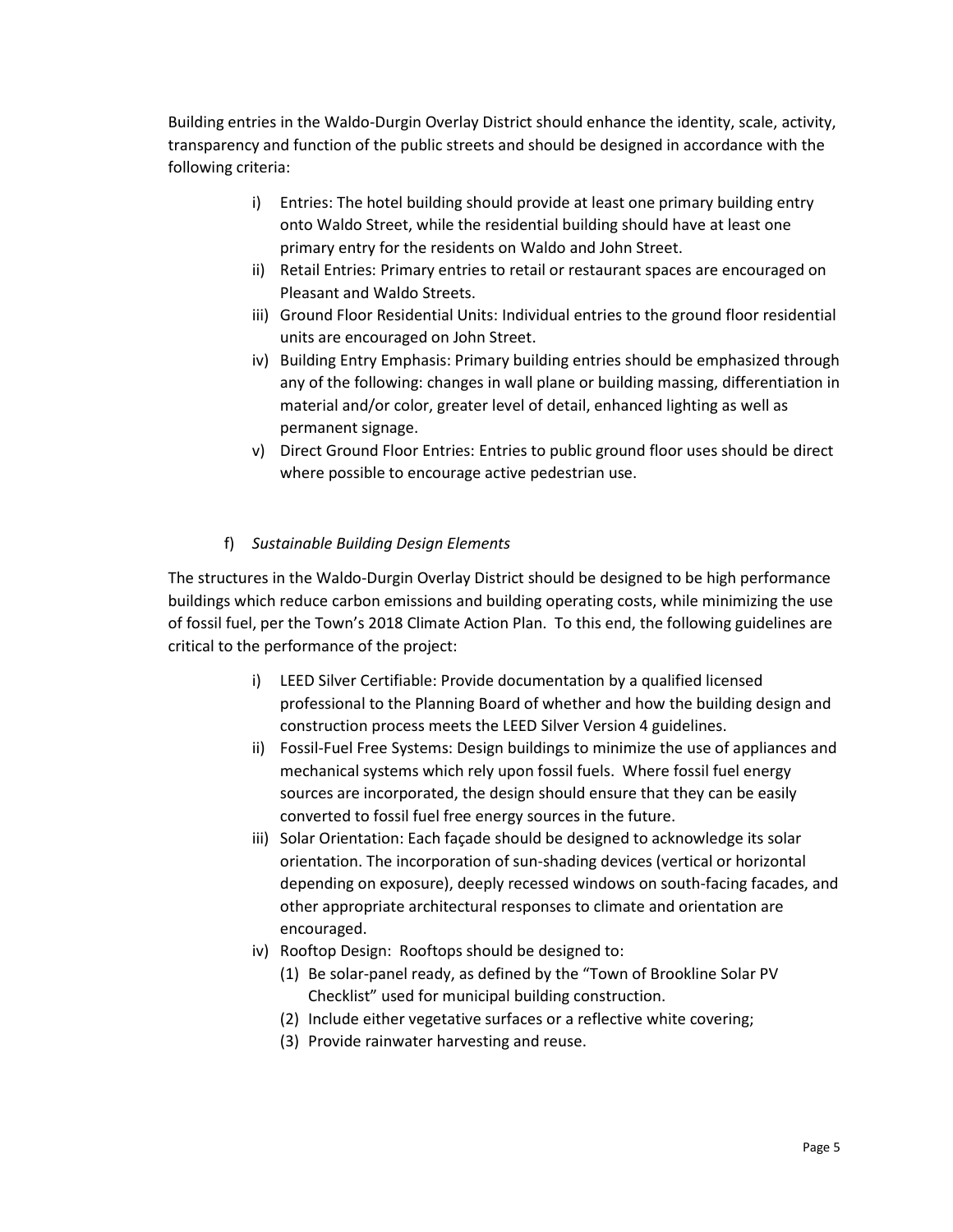### 4) **Residential Building**

The new residential building in the Waldo-Durgin Overlay District may incorporate the following measures to minimize its scale, establish compatible massing relationships with adjacent structures, and engage the streetscape:

- a) Generous First Floor Height: The first floor height shall be designed to maintain openness between the first floor public spaces and the adjacent streetscapes.
- b) Public and Common Spaces on First Two Floors: the public and common spaces on the first two floors of the residential building should include transparency and porosity at the ground level.
- c) Infrastructure to Allow Retail Space: The design of the first floor shall include infrastructure and building systems such that a majority of the common space could be easily used for public retail, public bathrooms, café space, and/or shared work space, with appropriate access.
- d) Diminishing Verticality: Employ forms and façade elements that diminish the perception of verticality.
- e) Street Level Units Along John Street: Their facades should address the scale and character of the adjacent existing residential buildings on John Street.
- f) Pleasant Street Mid-Height Building Setback: The portion of the residential building which faces Pleasant Street should step back in its massing to address Pelham Hall across the street and define a coherent, articulated, and visually interesting relationship between the two. These steps in the massing should continue by wrapping around the corner onto Waldo and John Streets.
- g) Facade Setback at Top Floor: In order to reduce any sense of unrelieved vertical rise, the top floor of the residential structure and any mechanical equipment on the roof should step back from the public way to minimize the apparent height of the residential building from the ground plane.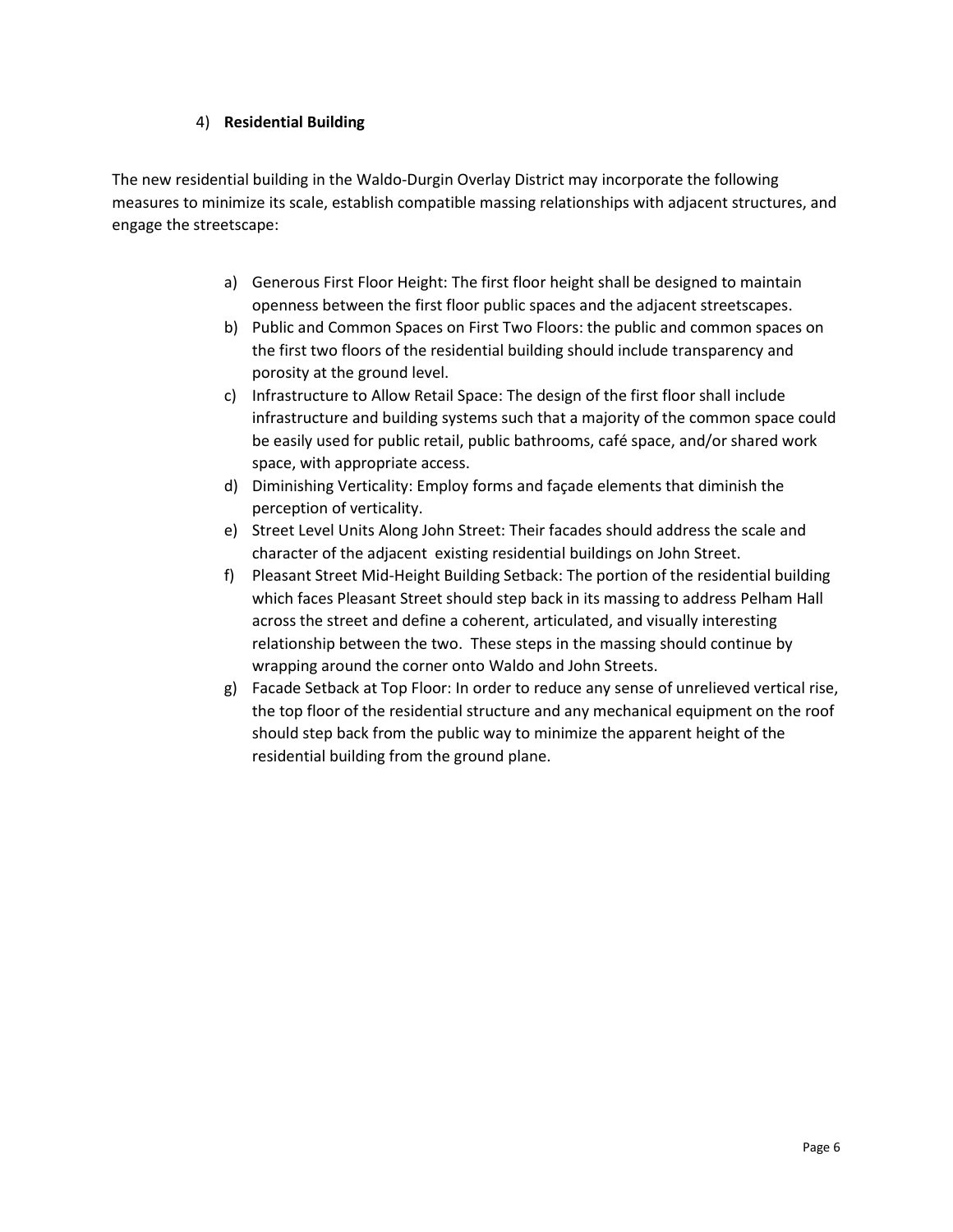### **5) Hotel Building**

To improve massing relationships between the hotel and the adjacent buildings on Beacon, Harvard, and Waldo Streets, the hotel may incorporate the following measures:

> a) Alley Façade Massing (Visible from Beacon and Harvard Streets): To further reduce the apparent bulk of the Waldo-Durgin project, the hotel massing should serve to mediate between the taller residential building and the much lower existing buildings at the corner of Beacon and Harvard by transitioning from a higher segment to a segment no greater than 8 stories that is at least two stories lower.



- b) Facades facing Beacon and Harvard Street: The façades should be carefully considered for their scale, fenestration, and detailing, in light of the fact that they present significant civic exposure while having no direct street presence.
- c) "Knuckle" at Southwest Corner of Hotel Massing: The "knuckle" at the intersection of the south and east facades of the hotel represents an opportunity for the design team to develop an architecturally significant gesture which can address the Coolidge Corner neighborhood and perhaps the SS Pierce Building, while also providing a break in the massing and a potential common space for hotel guests.
- d) Waldo Street Tall Façade Alignment: The face of the hotel façade on Waldo Street should be set back from Waldo Street at least as much as the side building façade of 1292 Beacon Street that faces Waldo Street, to ensure that there is a generous and open public passage onto the site.
- e) Hotel Entry: The façade at the hotel entry should create a human scaled relationship with the adjacent residential buildings.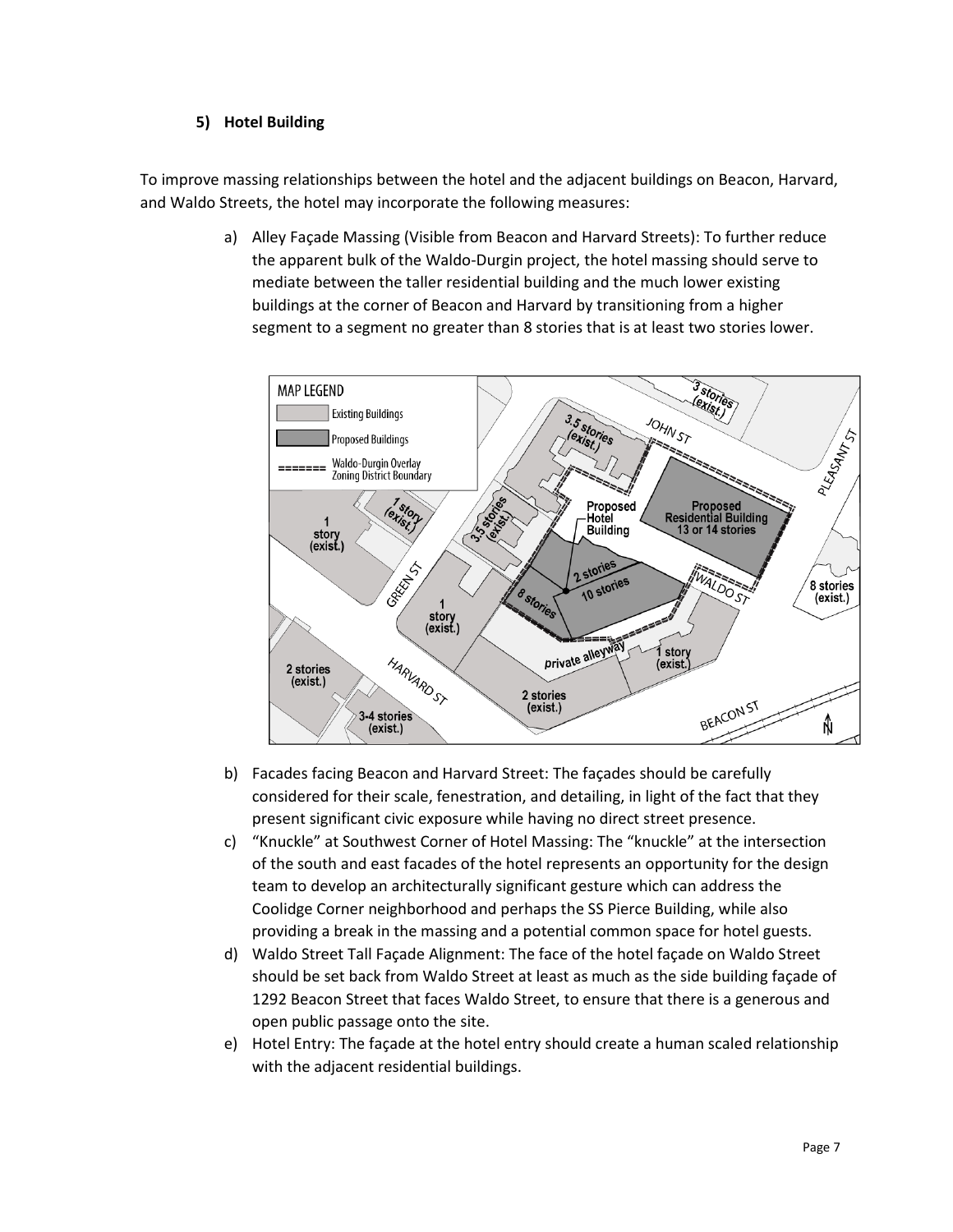f) Hotel Entry with Facades Facing Waldo Street: The facades of the internal public and common spaces which face Waldo Street should include substantial transparency and porosity at the ground level, as well as direct access from the hotel restaurant space to the streetscape to the maximum degree possible.

### 6) **Waldo Street Public Space and Streetscape**

To provide additional visual interest, pedestrian safety and active use in the public realm, Waldo Street should be designed as a "living street" or "Woonerf" which combines walking-pace speed zones for vehicular traffic and where all modes of travel share the entire right-of-way (in contrast to separated modes of travel).

- a) Paving Materials: Paving materials and grade changes in the ground plane should blur the line between sidewalk and street space to articulate the entire Waldo Street zone as a public plaza.
- b) Streetscape Amenities: Amenities including, but not limited to, seating, trees, landscaping, planters, hardscape, and public art should be incorporated into the design.
- c) Traffic Calming and Shared Use Streets: Selective use of landscaping, sidewalks, curb extensions, and public seating areas should be used to promote pedestrian comfort, narrow vehicle travel ways, and slow vehicle speeds.
- d) Minimum Width: The minimum width between building facades (not including canopies) along Waldo Street should be 50 feet.
- e) Connection to Harvard Street: A physical connection between the Waldo/Durgin Special District and the Coolidge Corner commercial area along Harvard Street will greatly enhance the vibrancy and interplay between the District and other commercial uses in Coolidge Corner. Interior or exterior public connections to existing buildings on Harvard Street should be pursued.
- f) Programmed Exterior Space: A public outdoor seating area should be provided to compliment the hotel restaurant, adjacent to the eastern end of the hotel façade and approximately aligned with the main entrance to the residential building.
- g) Any delivery storage locations should be located in interior spaces.
- h) For reference purposes, Open Space as defined within the Waldo-Durgin Overlay District zoning may include areas as shown in the example below.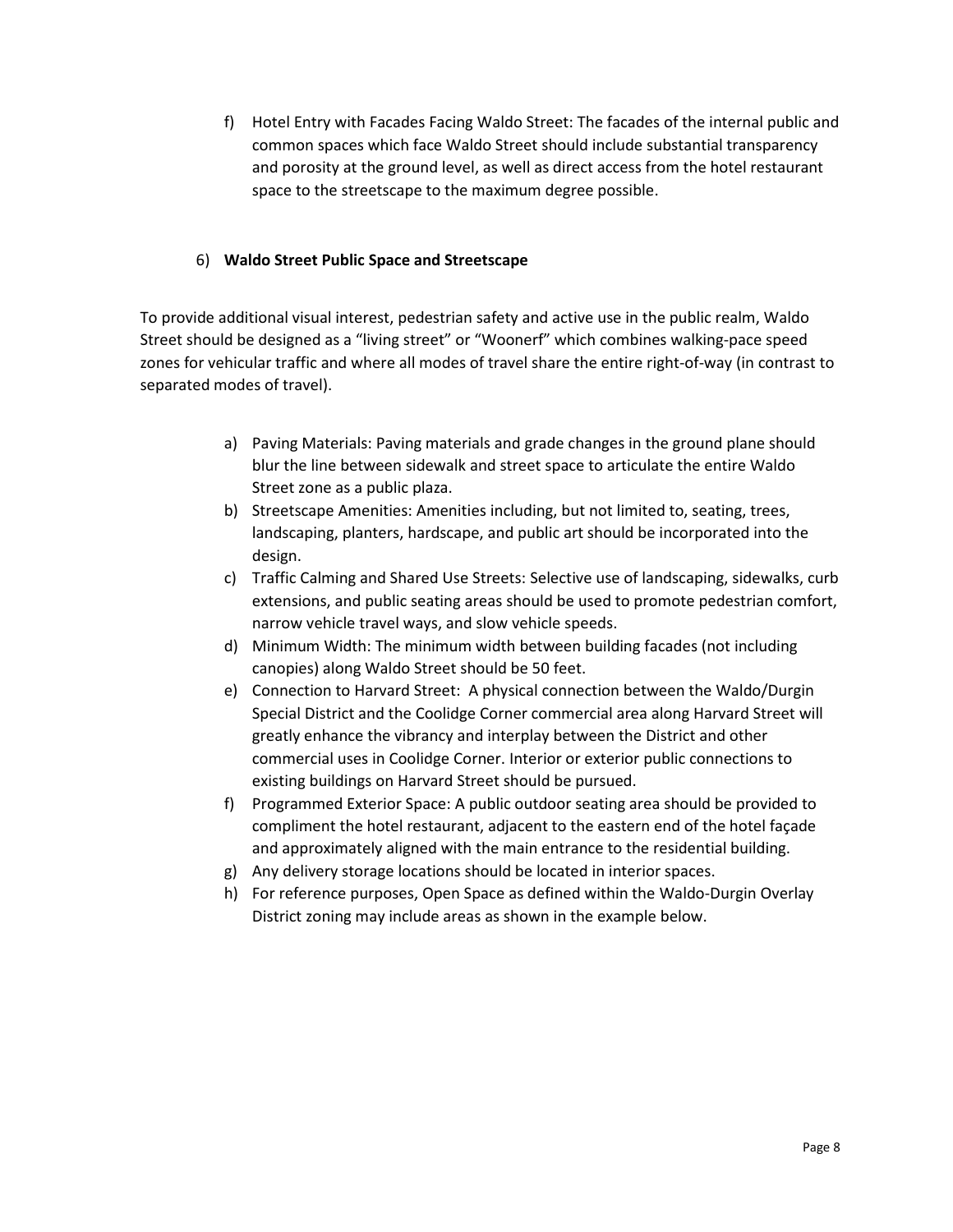

*Open Space Examples*

## **7) Vehicular Circulation, Access, and Parking**

To minimize vehicular access and prioritize pedestrian access directly to primary building frontages, to reinforce a clear hierarchy and organization of circulation, to maximize uninterrupted public sidewalks and minimize conflicts between vehicles and pedestrians, to minimize the visual presence of automobile circulation as well as service functions such as deliveries and refuse pick up by locating parking and service access away from primary building frontages, new buildings in the Waldo-Durgin Overlay District are encouraged to meet the following guidelines:

> a) Garage Entrances: Garage entrances should be concentrated at the northern end of Waldo Street and separated from pedestrian pathways; garage entrances should be no more than 24' wide and screened from view when possible. Pedestrian entrances to the garage should be visible, well-marked, and directly accessible to the general public.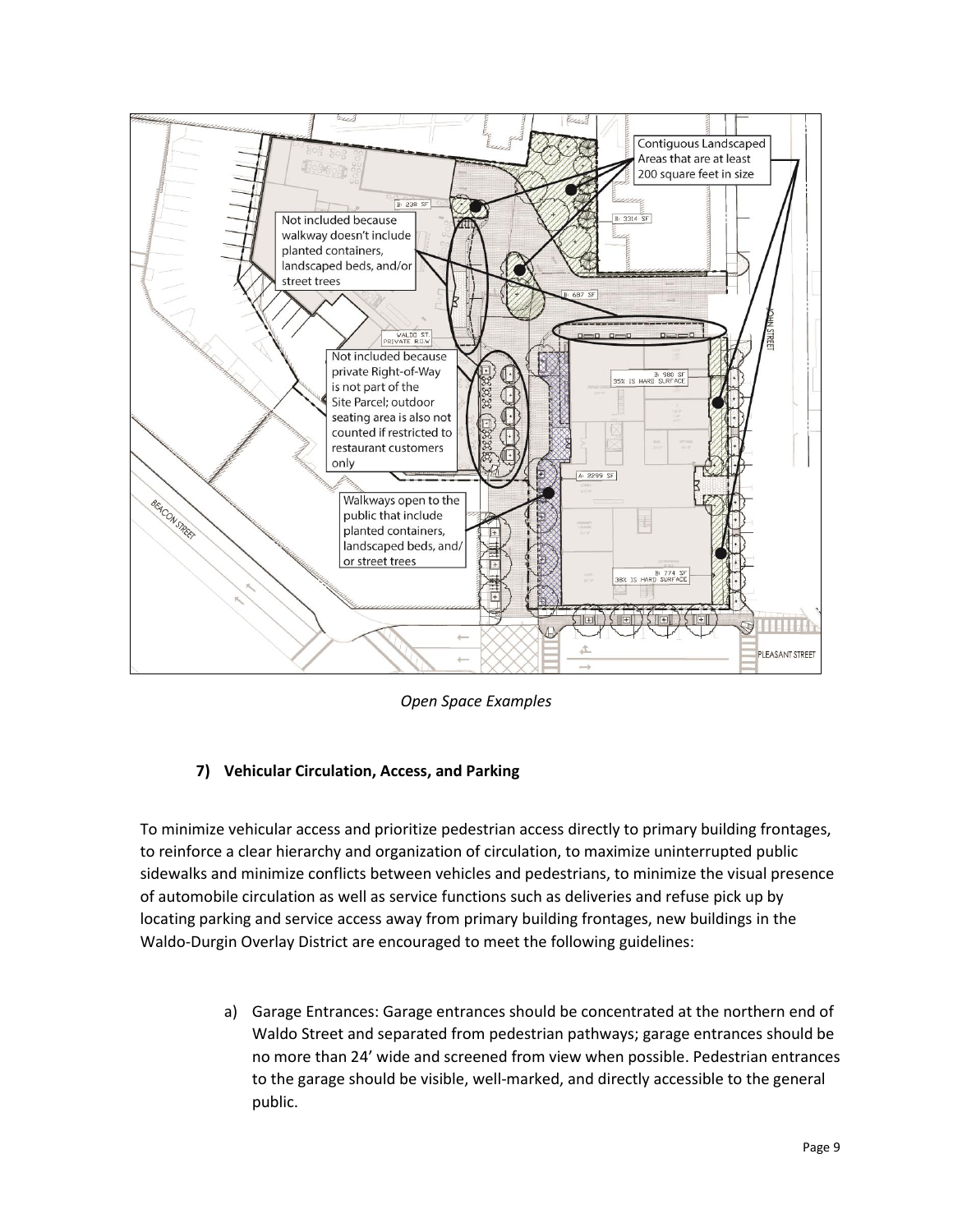- b) Residential Building Vehicular Access: The residential building's sidewalk area adjacent to Pleasant, John, or Waldo Streets should be designed to allow unimpeded pedestrian travel and access.
- c) Hotel Service Access: Service and delivery activities, including FEDEX, UPS, etc., should be separated whenever possible from the primary public access and screened from public view in a location along the main alley to the southwest of the hotel;
- d) Parking Structures: Parking structures should be located below grade;
- e) Shared Parking: Buildings should be connected below-grade and designed to accommodate shared parking and ramp access.
- f) Electric Vehicle charging stations shall comply with the Town's Transportation Access Plan Guidelines.
- g) Live Loading Spaces: A sufficient number of live-loading spaces should be provided at the John Street connector and residential entry to accommodate current use of Uber and Lyft, to discourage such activity on Pleasant or John Streets.
- h) Connector Curb Cut: The John Street connector should neck down at the curb cut where it meets John Street.
- i) Other than vehicles using the private alleyway, vehicular traffic within the Waldo-Durgin Overlay District shall not exit to Pleasant Street.

# **8) Landscape**

To break down the scale of the building facades, provide additional visual interest, and improve the quality of the public spaces on the site, the landscape design should incorporate the following measures:

- a) Screening: Plantings at the northwest end of Waldo Street should match the scale of the low entry mass and screen the adjacent existing residential units from both the sight of and headlights from vehicles.
- b) Planting Beds: Trees and shrubs should receive sub-surface irrigation where feasible and the planting beds shall be sufficient size and quality to insure plant longevity.
- c) Tree Plantings: Trees should be of a sufficient size and caliper to ensure longevity. Trees with a wider canopy are encouraged when possible.
- d) Rain Gardens: Where feasible, install rain gardens to collect drainage at the perimeter and interior of the project.
- e) Benches: Provide benches at Pleasant and Waldo Streets.
- f) Sidewalk Lighting: Provide pedestrian scale sidewalk lighting at John, Pleasant, and Waldo Streets which is compatible with the Town's plans for sidewalk lighting in the neighborhood.
- g) Site lighting design is to be integrated into the wayfinding and building identification.
- h) Bike Storage: Provide bike racks or corrals for public use at either the street level or the garage-level of the project.